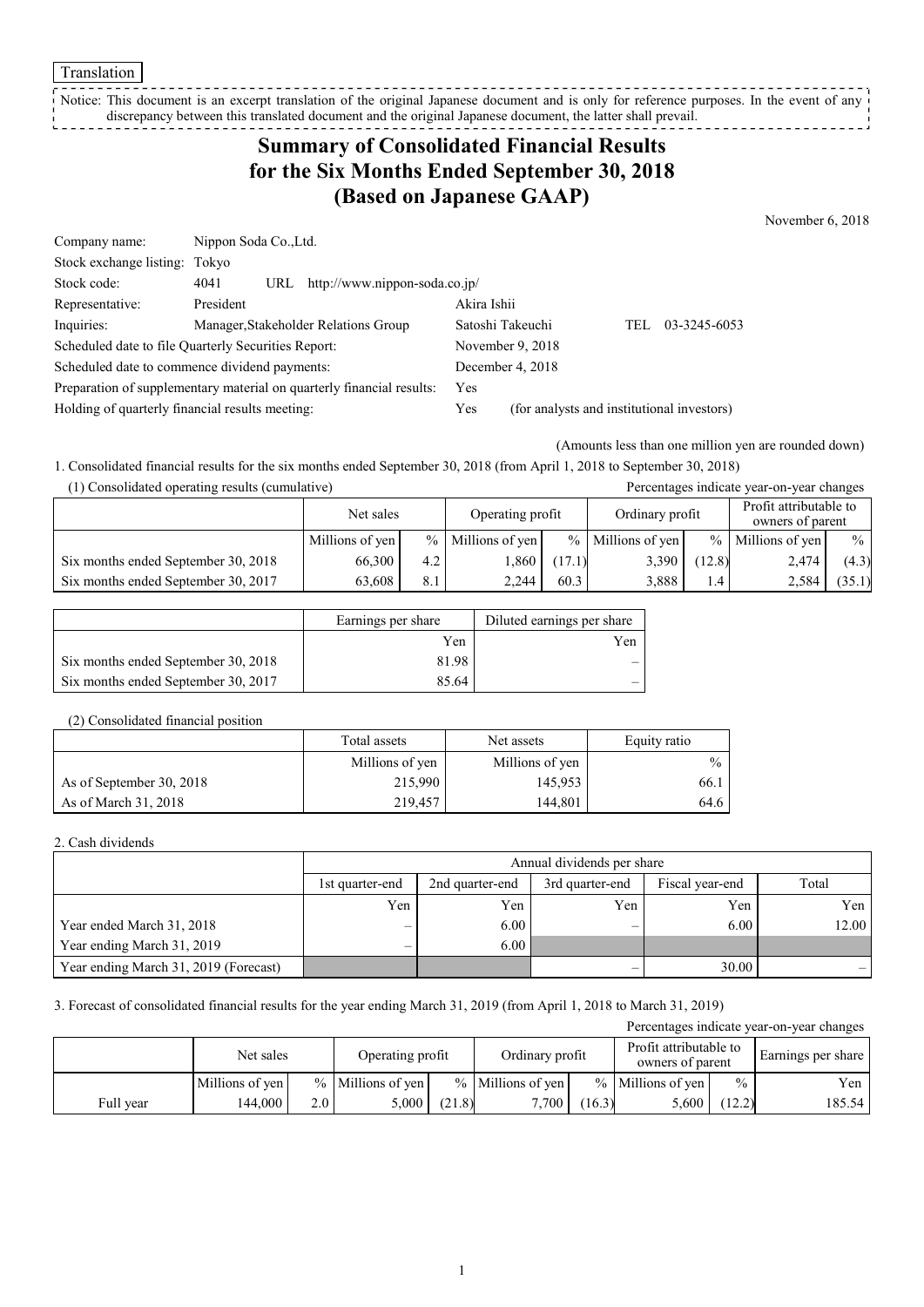| 4. Notes                                                                                                                   |                   |
|----------------------------------------------------------------------------------------------------------------------------|-------------------|
| (1) Changes in significant subsidiaries during the six months ended September 30, 2018                                     |                   |
| N <sub>0</sub><br>(changes in specified subsidiaries resulting in the change in scope of consolidation):                   |                   |
| (2) Application of special accounting methods for preparing quarterly consolidated financial statements:<br>N <sub>0</sub> |                   |
| (3) Changes in accounting policies, changes in accounting estimates, and restatement of prior period financial statements  |                   |
| Changes in accounting policies due to revisions to accounting standards and other regulations:<br>N <sub>0</sub>           |                   |
| Changes in accounting policies due to other reasons:<br>N <sub>0</sub>                                                     |                   |
| Changes in accounting estimates:<br>N <sub>0</sub>                                                                         |                   |
| Restatement of prior period financial statements:<br>N <sub>0</sub>                                                        |                   |
| (4) Number of issued shares (common shares)                                                                                |                   |
| Total number of issued shares at the end of the period (including treasury shares)                                         |                   |
| As of September 30, 2018<br>31,127,307 shares<br>As of March 31, 2018                                                      | 31,127,307 shares |
| Number of treasury shares at the end of the period                                                                         |                   |
| As of March 31, 2018<br>As of September 30, 2018<br>945,459 shares                                                         | 945,767 shares    |
| Average number of shares during the period (cumulative from the beginning of the fiscal year)                              |                   |
| Six months ended September 30, 2018<br>30,181,607 shares Six months ended September 30, 2017                               | 30,182,491 shares |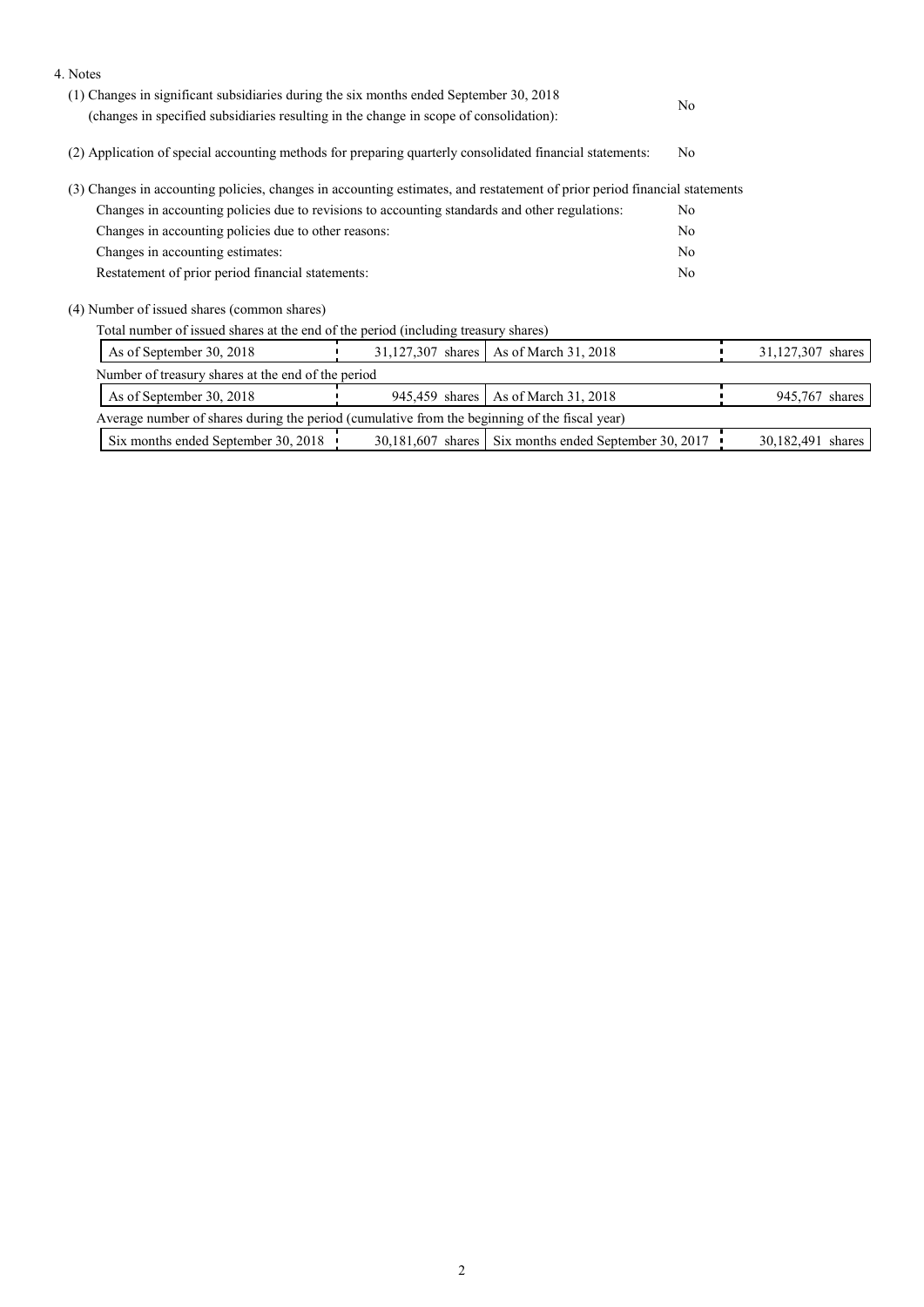# **Quarterly consolidated financial statements**

**Consolidated balance sheets** 

|                                                     |                      | (Millions of yen)        |
|-----------------------------------------------------|----------------------|--------------------------|
|                                                     | As of March 31, 2018 | As of September 30, 2018 |
| Assets                                              |                      |                          |
| Current assets                                      |                      |                          |
| Cash and deposits                                   | 27,612               | 22,622                   |
| Notes and accounts receivable - trade               | 44,067               | 35,889                   |
| Electronically recorded monetary claims - operating | 2,416                | 2,517                    |
| Inventories                                         | 27,623               | 29,368                   |
| Other                                               | 3,088                | 3,836                    |
| Allowance for doubtful accounts                     | (217)                | (205)                    |
| Total current assets                                | 104,590              | 94,028                   |
| Non-current assets                                  |                      |                          |
| Property, plant and equipment                       |                      |                          |
| Buildings and structures, net                       | 16,858               | 17,384                   |
| Machinery, equipment and vehicles, net              | 20,715               | 19,955                   |
| Tools, furniture and fixtures, net                  | 1,700                | 1,694                    |
| Land                                                | 15,266               | 15,111                   |
| Construction in progress                            | 1,887                | 2,496                    |
| Other, net                                          | 16                   | 12                       |
| Total property, plant and equipment                 | 56,445               | 56,654                   |
| Intangible assets                                   |                      |                          |
| Goodwill                                            | 469                  | 352                      |
| Other                                               | 924                  | 5,832                    |
| Total intangible assets                             | 1,393                | 6,184                    |
| Investments and other assets                        |                      |                          |
| Investment securities                               | 43,054               | 44,899                   |
| Net defined benefit asset                           | 8,519                | 8,837                    |
| Deferred tax assets                                 | 2,901                | 2,777                    |
| Other                                               | 2,550                | 2,607                    |
| Allowance for doubtful accounts                     | (0)                  | (0)                      |
| Total investments and other assets                  | 57,026               | 59,122                   |
| Total non-current assets                            | 114,866              | 121,961                  |
| Total assets                                        | 219,457              | 215,990                  |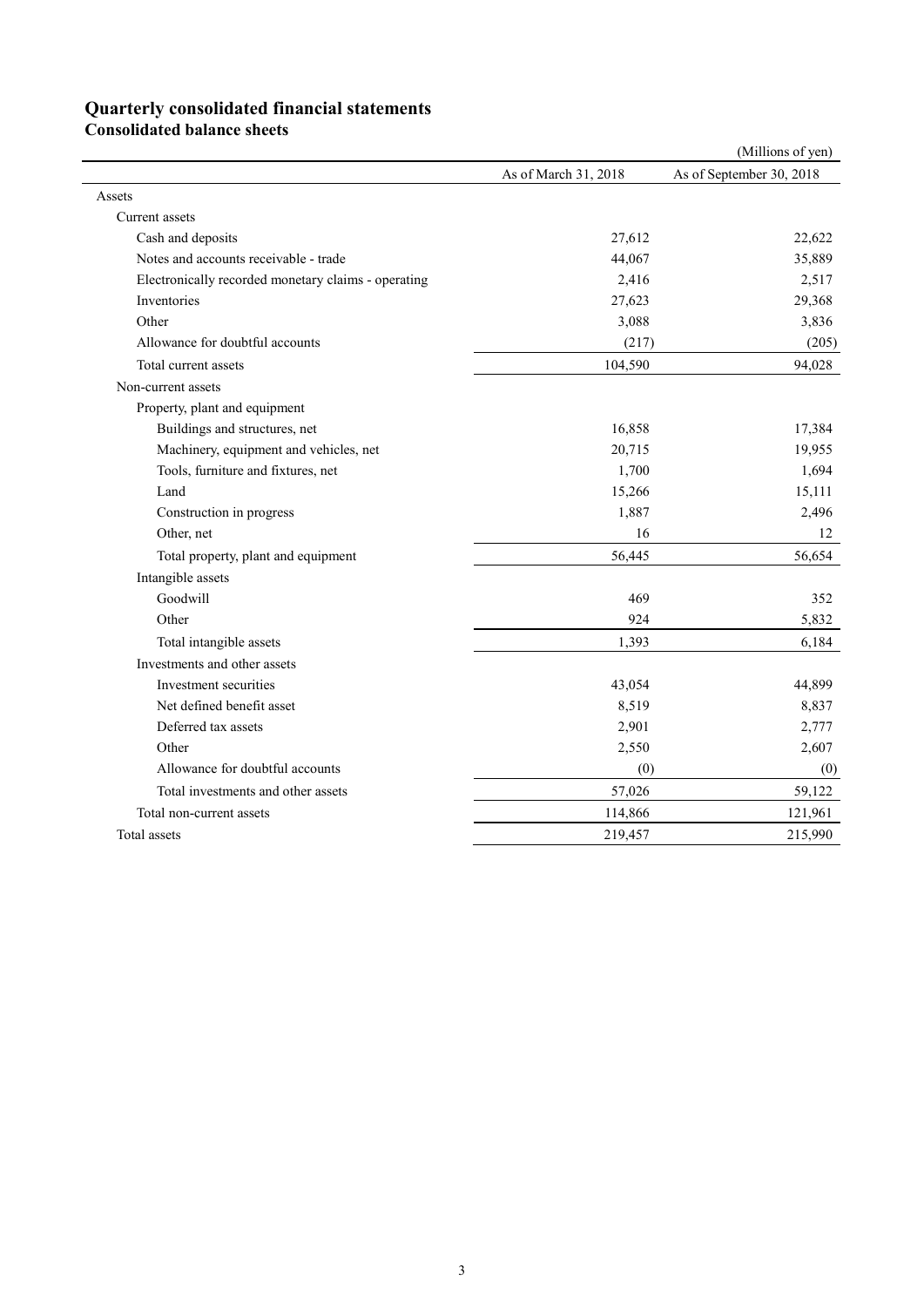|                                                       |                      | (Millions of yen)        |
|-------------------------------------------------------|----------------------|--------------------------|
|                                                       | As of March 31, 2018 | As of September 30, 2018 |
| Liabilities                                           |                      |                          |
| Current liabilities                                   |                      |                          |
| Notes and accounts payable - trade                    | 19,032               | 18,294                   |
| Electronically recorded obligations - operating       | 2,788                | 2,980                    |
| Short-term loans payable                              | 19,073               | 17,437                   |
| Income taxes payable                                  | 1,031                | 468                      |
| Provision for bonuses                                 | 2,766                | 1,704                    |
| Other                                                 | 6,223                | 6,161                    |
| Total current liabilities                             | 50,915               | 47,047                   |
| Non-current liabilities                               |                      |                          |
| Long-term loans payable                               | 12,846               | 11,546                   |
| Deferred tax liabilities                              | 4,638                | 5,235                    |
| Net defined benefit liability                         | 2,515                | 2,490                    |
| Provision for environmental measures                  | 883                  | 838                      |
| Other                                                 | 2,855                | 2,877                    |
| Total non-current liabilities                         | 23,739               | 22,988                   |
| <b>Total liabilities</b>                              | 74,655               | 70,036                   |
| Net assets                                            |                      |                          |
| Shareholders' equity                                  |                      |                          |
| Capital stock                                         | 29,166               | 29,166                   |
| Capital surplus                                       | 29,359               | 29,359                   |
| Retained earnings                                     | 76,179               | 77,745                   |
| Treasury shares                                       | (2, 235)             | (2, 234)                 |
| Total shareholders' equity                            | 132,469              | 134,037                  |
| Accumulated other comprehensive income                |                      |                          |
| Valuation difference on available-for-sale securities | 8,614                | 9,833                    |
| Deferred gains or losses on hedges                    | 7                    | (20)                     |
| Foreign currency translation adjustment               | 249                  | (1, 562)                 |
| Remeasurements of defined benefit plans               | 470                  | 557                      |
| Total accumulated other comprehensive income          | 9,340                | 8,807                    |
| Non-controlling interests                             | 2,991                | 3,109                    |
| Total net assets                                      | 144,801              | 145,953                  |
| Total liabilities and net assets                      | 219,457              | 215,990                  |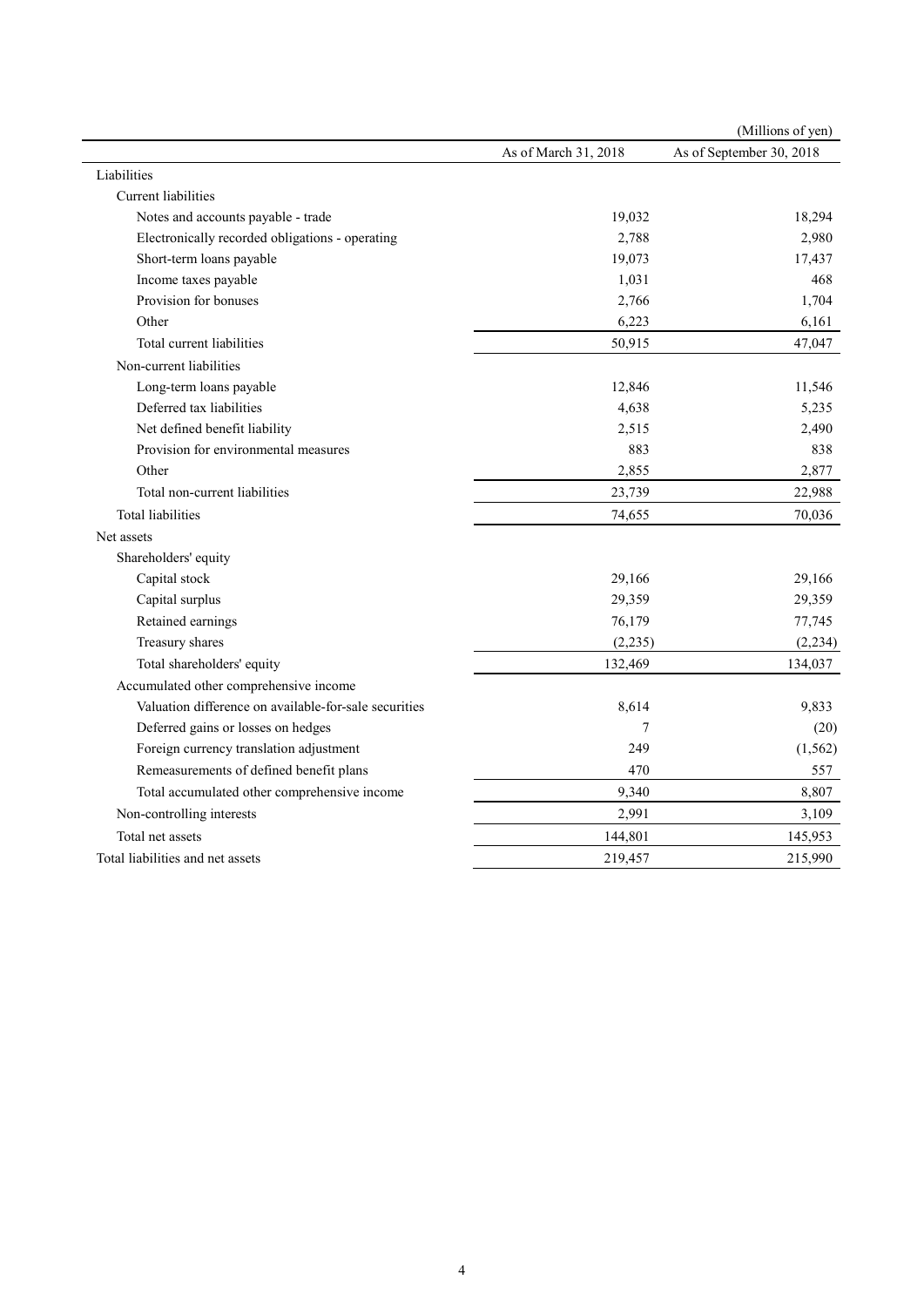### **Consolidated statements of income (cumulative) and consolidated statements of comprehensive income (cumulative)**

**Consolidated statements of income (cumulative)**

|                                                                 |                    | (Millions of yen)  |
|-----------------------------------------------------------------|--------------------|--------------------|
|                                                                 | Six months ended   | Six months ended   |
|                                                                 | September 30, 2017 | September 30, 2018 |
| Net sales                                                       | 63,608             | 66,300             |
| Cost of sales                                                   | 47,449             | 51,010             |
| Gross profit                                                    | 16,158             | 15,289             |
| Selling, general and administrative expenses                    | 13,913             | 13,428             |
| Operating profit                                                | 2,244              | 1,860              |
| Non-operating income                                            |                    |                    |
| Interest income                                                 | $\overline{7}$     | 15                 |
| Dividend income                                                 | 446                | 389                |
| Share of profit of entities accounted for using equity method   | 1,084              | 676                |
| Foreign exchange gains                                          | 280                | 480                |
| Other                                                           | 393                | 360                |
| Total non-operating income                                      | 2,212              | 1,921              |
| Non-operating expenses                                          |                    |                    |
| Interest expenses                                               | 175                | 130                |
| Other                                                           | 392                | 261                |
| Total non-operating expenses                                    | 568                | 391                |
| Ordinary profit                                                 | 3,888              | 3,390              |
| Extraordinary income                                            |                    |                    |
| Gain on sales of non-current assets                             | 27                 | 7                  |
| Total extraordinary income                                      | 27                 | $\tau$             |
| Extraordinary losses                                            |                    |                    |
| Loss on abandonment of non-current assets                       | 290                | 119                |
| Loss on valuation of investments in capital of subsidiaries and |                    | 85                 |
| associates                                                      |                    |                    |
| Other                                                           | $\overline{2}$     | 29                 |
| Total extraordinary losses                                      | 292                | 234                |
| Profit before income taxes                                      | 3,623              | 3,163              |
| Income taxes - current                                          | 614                | 434                |
| Income taxes - deferred                                         | 302                | 142                |
| Total income taxes                                              | 917                | 577                |
| Profit                                                          | 2,706              | 2,586              |
| Profit attributable to non-controlling interests                | 121                | 112                |
| Profit attributable to owners of parent                         | 2,584              | 2,474              |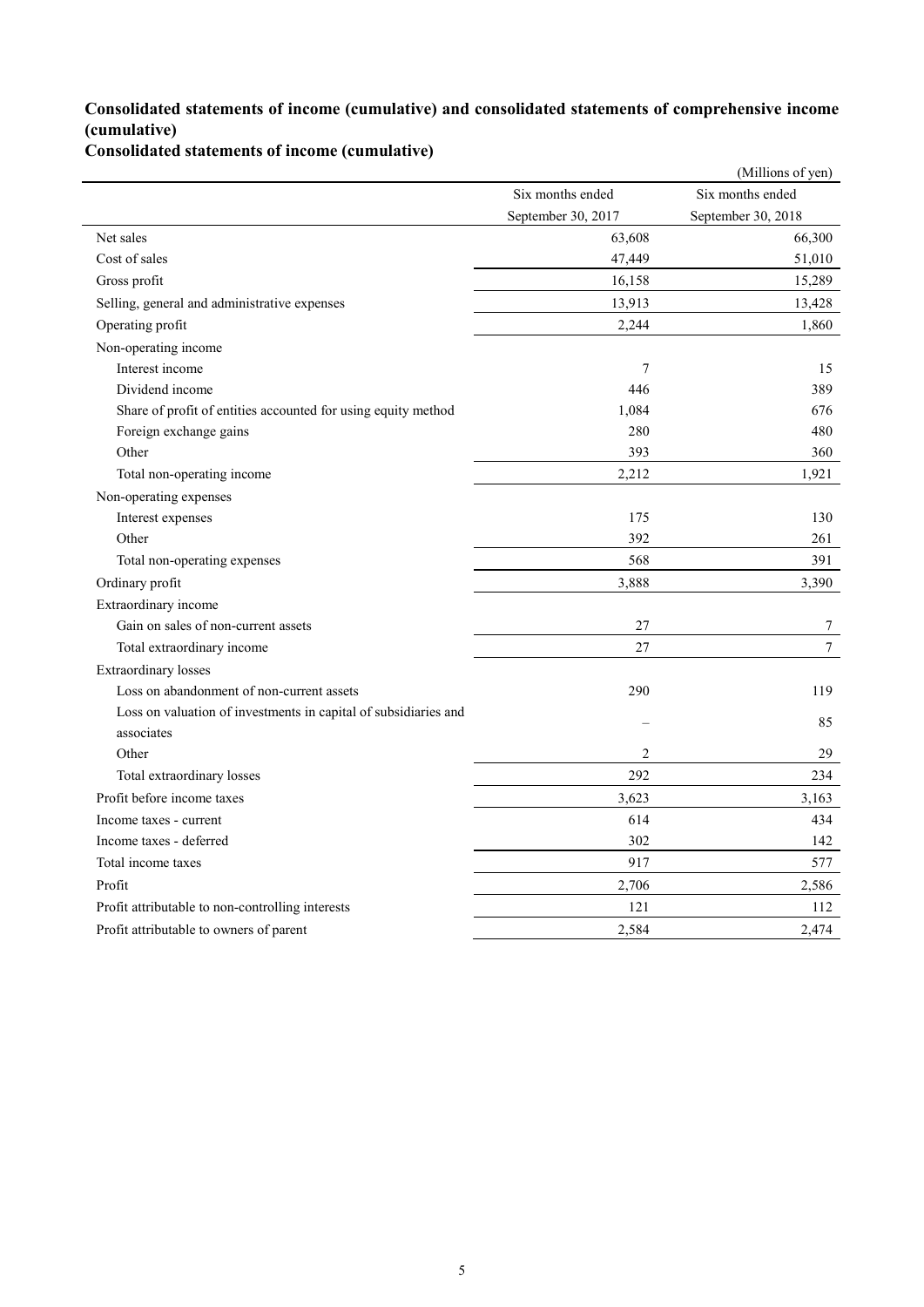| Consolidated statements of comprehensive income (cumulative) |  |  |
|--------------------------------------------------------------|--|--|
|                                                              |  |  |

|                                                                   |                    | (Millions of yen)  |
|-------------------------------------------------------------------|--------------------|--------------------|
|                                                                   | Six months ended   | Six months ended   |
|                                                                   | September 30, 2017 | September 30, 2018 |
| Profit                                                            | 2,706              | 2,586              |
| Other comprehensive income                                        |                    |                    |
| Valuation difference on available-for-sale securities             | 2,695              | 1,252              |
| Deferred gains or losses on hedges                                | 124                | (119)              |
| Foreign currency translation adjustment                           | 258                | (33)               |
| Remeasurements of defined benefit plans, net of tax               | 89                 | 95                 |
| Share of other comprehensive income of entities accounted         | (609)              |                    |
| for using equity method                                           |                    | (1,660)            |
| Total other comprehensive income                                  | 2,558              | (465)              |
| Comprehensive income                                              | 5,265              | 2,120              |
| Comprehensive income attributable to                              |                    |                    |
| Comprehensive income attributable to owners of parent             | 5,091              | 1,940              |
| Comprehensive income attributable to non-controlling<br>interests | 173                | 180                |